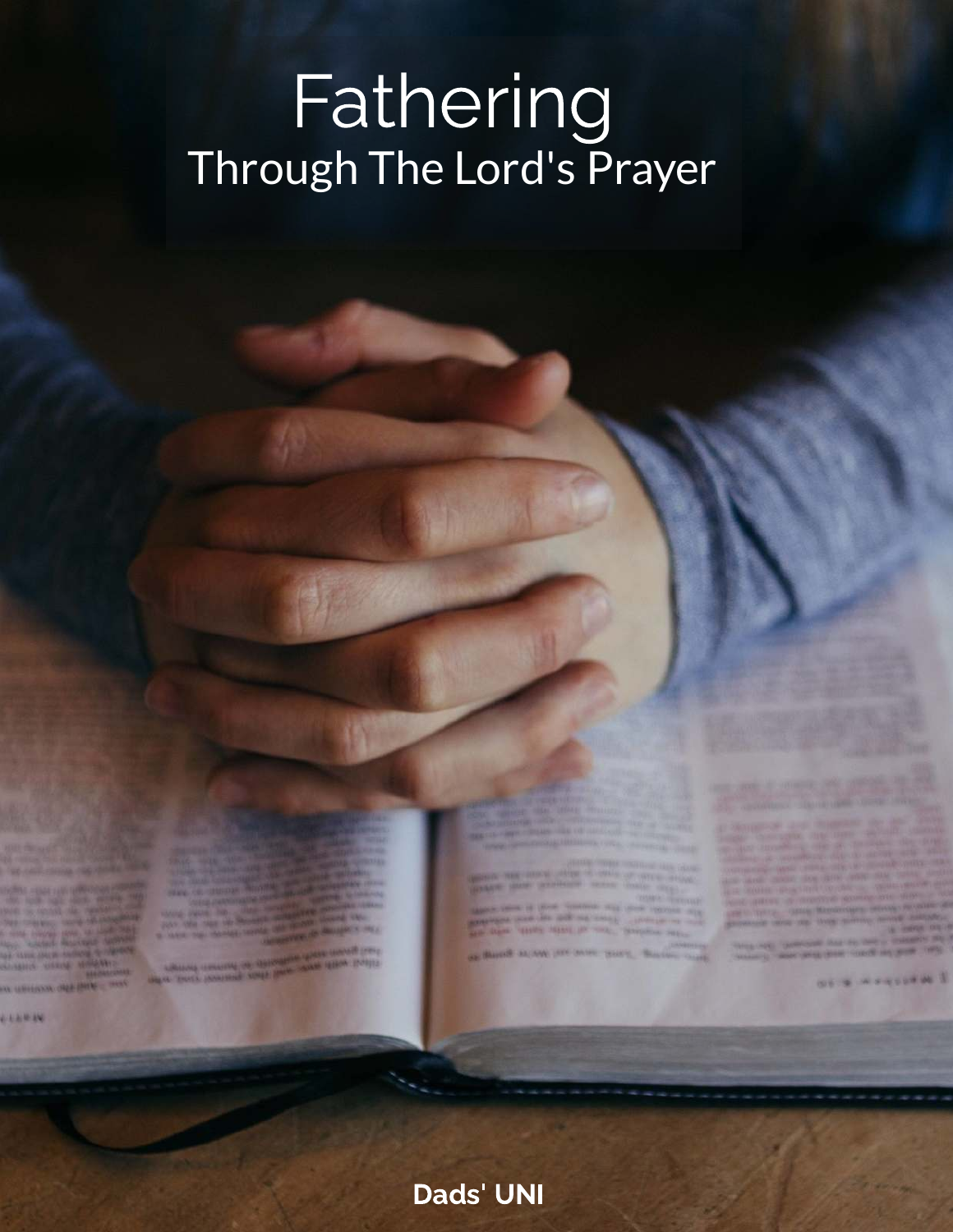# Table Of Contents

| <b>FATHERING THROUGH THE LORD'S PRAYER</b>              | $\overline{2}$ |
|---------------------------------------------------------|----------------|
| The Lord's Prayer                                       | 2              |
| Fathering through The Lord's Prayer                     | 2              |
| "Our Father in Heaven"                                  | 2              |
| "Hallowed be your name"                                 | 2              |
| "Your kingdom come"                                     | 3              |
| "Your will be done"                                     | 3              |
| "On earth as it is in Heaven"                           | 3              |
| "Give us this day our daily bread"                      | 3              |
| "Forgive us our debts (sins) as we forgive our debtors" | $\overline{4}$ |
| "Do not lead us into temptation"                        | $\overline{4}$ |
| "Deliver us from the evil one"                          | $\overline{4}$ |
| "Yours is the kingdom and the power and the glory       |                |
| forever"                                                | $\overline{4}$ |
| "Amen"                                                  | $\overline{4}$ |
| <b>The Ministry Of Dads' UNI</b>                        | 5              |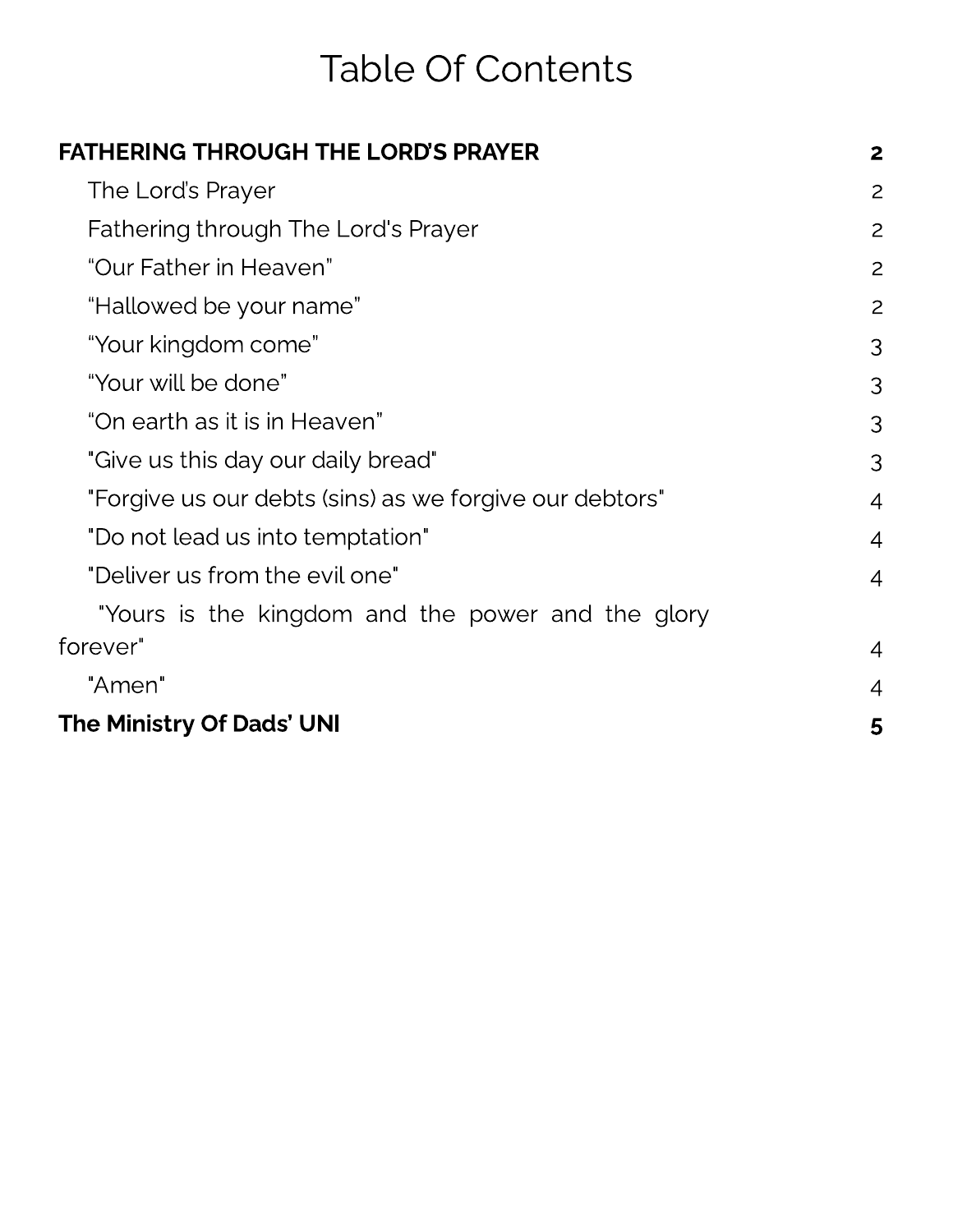## <span id="page-2-0"></span>FATHERING THROUGH THE LORD'S PRAYER

### <span id="page-2-1"></span>The Lord's Prayer

(Matthew 6:9-13)

In this manner, therefore, pray:

Our Father in heaven, Hallowed be Your name. Your kingdom come. Your will be done On earth as it is in Heaven. Give us this day our daily bread. And forgive us our debts, As we forgive our debtors. And do not lead us into temptation, But deliver us from the evil one. For Yours is the kingdom and the power and the glory forever. Amen.

#### <span id="page-2-2"></span>Fathering through The Lord's Prayer

When the Disciples of Christ asked Him to teach them how to pray, Jesus revealed a snapshot of how heaven operates. In the Lord's Prayer, we see a blueprint of the way our heavenly Father runs His family. We can learn important principles for a successful family through what was revealed in this prayer. God is our Heavenly Father and we are His family, and how He deals with us as His children provide insights into how we as fathers should interact with our own family.

#### <span id="page-2-3"></span>"Our Father in Heaven"

When Jesus spoke these words, He revealed one of the most profound secrets of eternity, showing that God Himself loves us as a Father. Accepting Him as our Father by receiving Christ as our savior opens all the benefits of heaven to each human being. It also entails looking up to Him as your leader and Lord. Every family needs to have a leader, not a dictator or a tyrant, but someone who leads through servanthood and by example. God has given the role of leader to the husband/father in family life.

#### <span id="page-2-4"></span>"Hallowed be your name"

We as Christians are to honour and respect God's Name, as He is our Lord and Creator and deserves all our thanks for His mercy in our lives. Similarly, the role of 'father' in each family should be honoured and respected for their 'positions' sake. When we honour our father in life we honour the fact that God gave him that position and in turn, we honour God.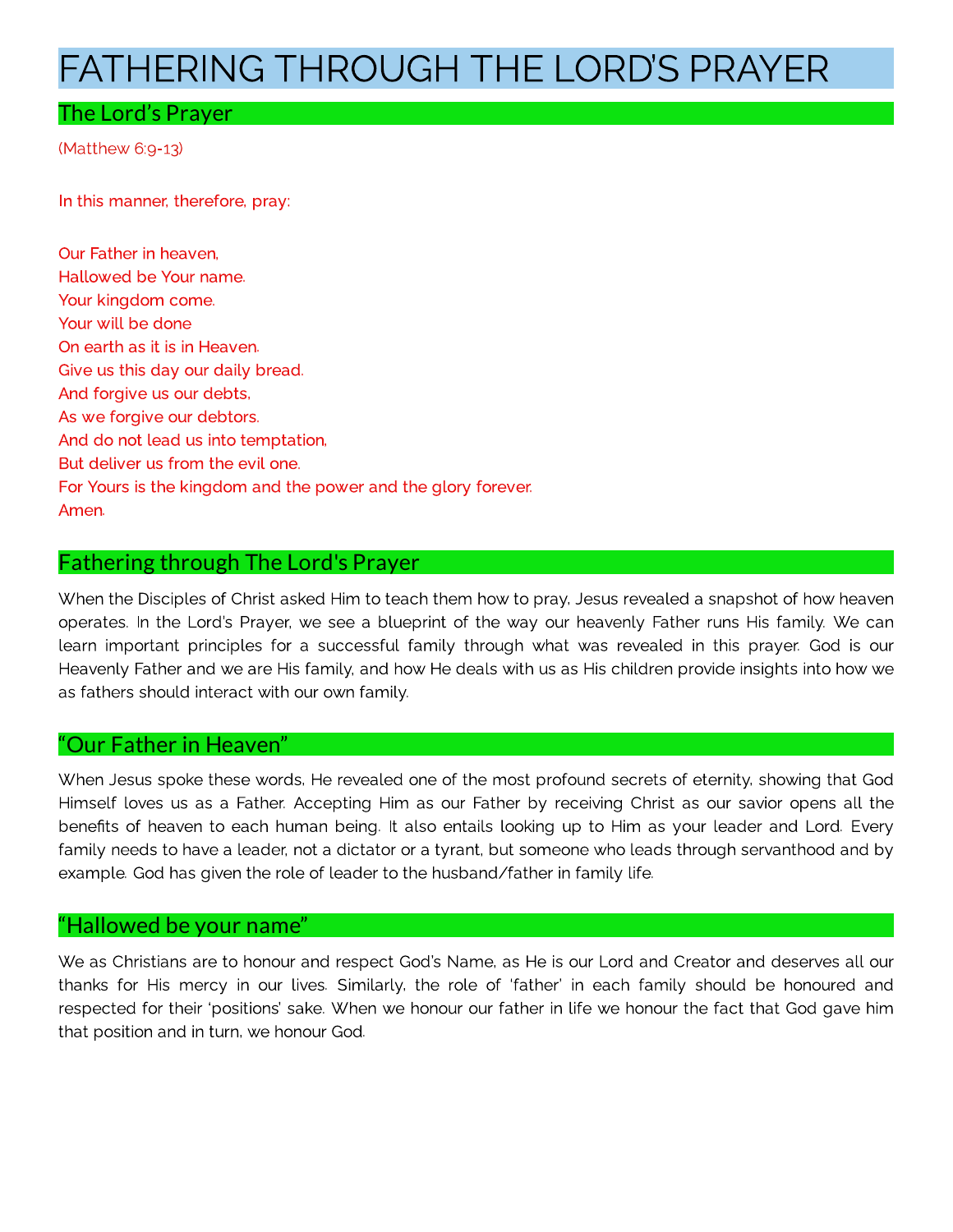#### <span id="page-3-0"></span>"Your kingdom come"

God's Kingdom is His overall goal for creation, His plan, and purpose that has been revealed throughout the bible and will be fullled at Christ's return. The father in each family should set the direction of that family, its goals, and purposes (This should be done in discussion/agreement with his wife) and may also include the spiritual and relational environment within the home. Ultimately the responsibility for the family's success or failure will fall upon the father, so this should not be undertaken without due consideration.

#### <span id="page-3-1"></span>"Your will be done"

Submitting to our Heavenly Father's will is a major key in our Christian walk, only through submission can we find the freedom we long for, to live for, and with God. Similarly, the will of the father in each home needs to be accepted whether it is agreed with or not. There is no authority without responsibility, and because the father 'shoulders' the responsibility he also has the God-given authority.

This is conditional upon the father submitting to God's will as revealed in the scriptures of the Bible. If a father is abusive or violent then he is no longer acting in the 'role' of father, and therefore does not deserve to be submitted to. When a father refuses to take the responsibility of fatherhood he abdicates his authority in the family also.

#### <span id="page-3-2"></span>"On earth as it is in Heaven"

(Here is the key!) How God does it, is how we should do it as fathers!

Jesus clearly stated the principle, that we as fathers are to run our families as closely as possible to how God runs His family. We are to learn from our heavenly relationship with God and bring the wisdom and grace from it into our own family. As God deals with us as our loving Father so are we to deal with our children.

Sometimes God disciplines us, sometimes He encourages us, sometimes He allows us to learn from our mistakes, but always He loves us all and has our very best in mind. The scriptures in the Bible reveal the nature and purpose of God for you and your children, reading it daily can help us grow more like Him in our role as a father.

#### <span id="page-3-3"></span>"Give us this day our daily bread"

One of the major roles of a father is to be the "breadwinner" for the family, the provider for the household. It is his task to work and brings in enough income to enable all the families' needs to be met. This role is to be accepted in partnership with God Himself as your provider. As our heavenly Father provides for you, you can then provide for your family. Even those fathers who are unable to "work" for legitimate reasons (such as illness or injury etc) can play a major role in providing for their family through faith-filled prayer to God.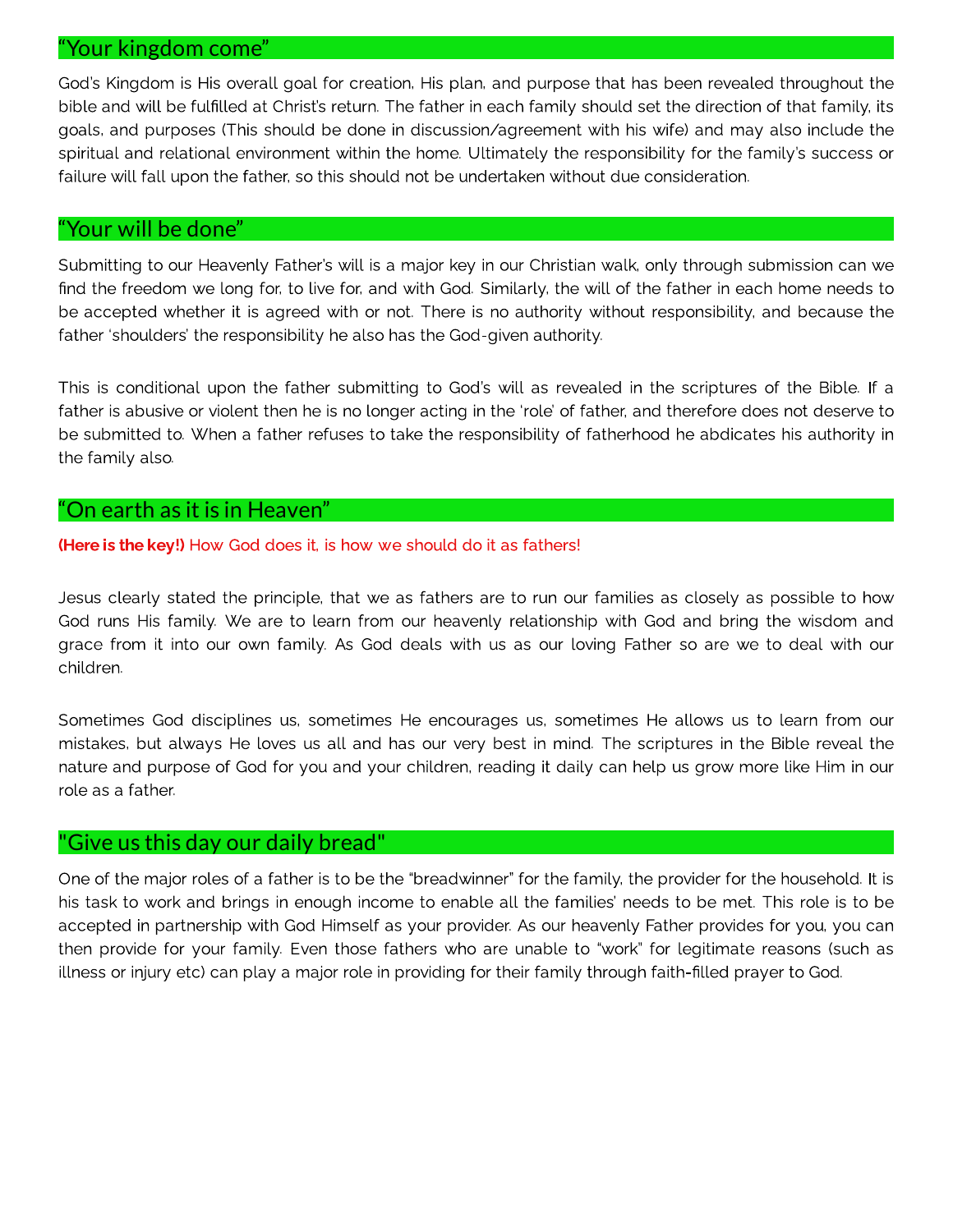#### <span id="page-4-0"></span>"Forgive us our debts (sins) as we forgive our debtors"

Being the 'peacemaker' in the home is a time-consuming process initially until the foundation principles are<br>established in the 'life' of the family. The father needs to define the 'boundaries' in family life and bring the whole family into an agreement with them. Explaining clearly how 'we' do life in this family is vital for whose family into a green and agreement with the measurement with the measurement with into a green  $\epsilon$  in this family is vital for  $\epsilon$  in this family is vital for  $\epsilon$  and  $\epsilon$  is vital for  $\epsilon$  in this family is vital agreement to come agreement to come. The come with respect and forgiving each other quickly goes a long way. toward having peace in the home.

The father should lead by example by asking for forgiveness quickly when he makes a mistake. This is a sign<br>of spiritual strength and 'proves' that you mean what you say and are willing to 'walk the talk'. Teaching your children about the giving and receiving of forgiveness is a huge step toward successful family life. children about the giving and receiving of forgiveness is a huge step toward successful family life.

#### <span id="page-4-1"></span>"Do not lead us into temptation"

King David started in life as a shepherd, taking care of his father's flock of sheep. He learned to lead them<br>from place to place where the grazing was good and to move on at the right time when the grass was becoming scarce. He also knew where all the local water holes were, and the safest path to travel there. In Psalm 23 we see that David had a revelation that God was also present in 'his' life shepherding him. Leading him in the way he should go, quiding his footsteps, and helping him choose the right path in life. We as fathers need to be aware of our children's decisions and assist them with gentle wisdom and quidance to help them make the 'right' choices in life. help them make the 'right' choices in life.

#### <span id="page-4-2"></span>"Deliver us from the evil one"

Part of King David's role as a shepherd was protecting his sheep from danger, whether it was along<br>dangerous paths or the attack of mountain lions. David developed skills with stones and a sling, so he could effectively protect his flock. We as fathers can also develop skills such as awareness and discernment that will assist us in our role as protectors in the family. There is no doubt that we live in a world where evil is present, and the precious lives of your children are worth protecting at all costs. present, and the precious lives of your children are worth protecting at all costs.

Being aware of who your children hang out with, and where they go is a start to being able to protect them<br>from evil. Not allowing computers in bedrooms is a wise step toward protecting them from the dangers of from evidence in the step toward computers in bedrooms in the dangers in the dangers in the dangers in  $\mathbf{A}$ the internet. Making sure that they are safe each day to the best of your ability is how a father can deliver his

#### <span id="page-4-3"></span>"Yours is the kingdom and the power and the glory forever"

Maintaining the family's focus on Christ continually will keep it from going off track. This should include if<br>possible regular church attendance, daily bible study, and family prayer times. Praying each night for your children as they go to bed sets a good pattern for later life and assists them in experiencing the 'reality' of God's love in their lives. In a thousand years, your children will still be thanking you for helping them know God and entering His eternal kingdom. Christian parenting is parenting with God's help and the wisdom He<br>Cod and entering His eternal kingdom. Christian parenting is parenting with God's help and the wisdom He provides in the bible verses.

#### <span id="page-4-4"></span>"Amen"

The word 'Amen' means So be it!